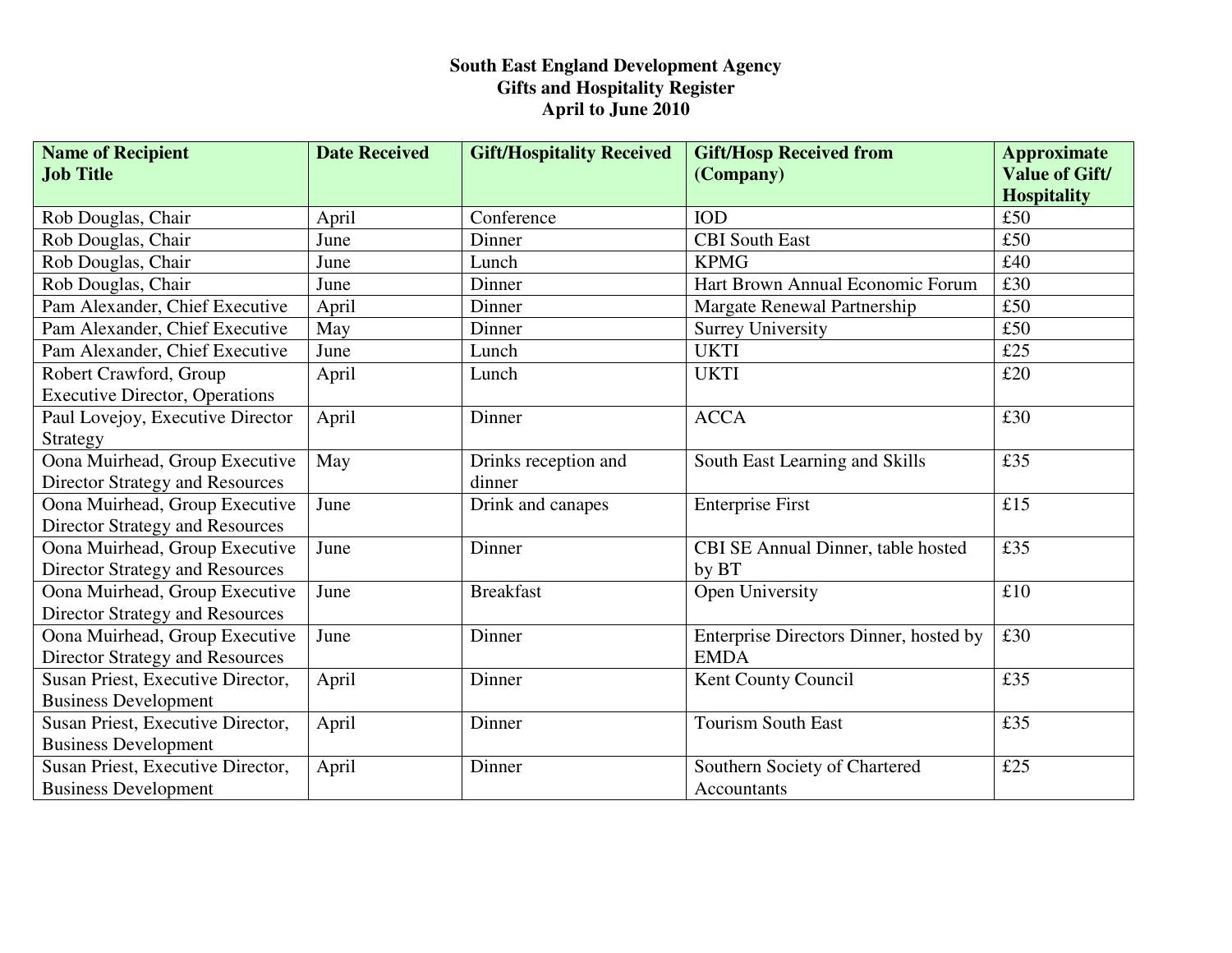| Susan Priest, Executive Director,   | June  | Dinner             | Enterprise Directors Dinner, hosted by | £30 |
|-------------------------------------|-------|--------------------|----------------------------------------|-----|
| <b>Business Development</b>         |       |                    | <b>EMDA</b>                            |     |
| Richard Ascough - Board             |       | Nothing to declare |                                        |     |
| Member                              |       |                    |                                        |     |
| Jeremy Birch - Board Member         |       | Nothing to declare |                                        |     |
| Dolores Byrne - Board Member        |       | Nothing to declare |                                        |     |
| Pamela Charlwood - Board            |       | Nothing to declare |                                        |     |
| Member                              |       |                    |                                        |     |
| Julian Crampton-Board Member        |       | Nothing to declare |                                        |     |
| Les Dawson - Board Member           |       | Nothing to declare |                                        |     |
| Imtiaz Farookhi - Board Member      |       | Nothing to declare |                                        |     |
| <b>Andrew Finney - Board Member</b> |       | Nothing to declare |                                        |     |
| <b>Bob Goldfield - Board Member</b> |       | Nothing to declare |                                        |     |
| Keith House - Board Member          |       | Nothing to declare |                                        |     |
| Keith Mitchell - Board Member       |       | Nothing to declare |                                        |     |
| Alex Pratt - Board Member           |       | Nothing to declare |                                        |     |
| Keith Riley – Deputy Chair          |       | Nothing to declare |                                        |     |
| Lee Amor, Executive Director        |       | Nothing to declare |                                        |     |
| Enabling Infrastructure and         |       |                    |                                        |     |
| Development                         |       |                    |                                        |     |
| Area Team                           | April | Lunch              | Hampshire Economic Partnership         | £20 |
| Area Team                           | April | Lunch              | Open University                        | £20 |
|                                     | May   | Dinner             | <b>Bucks Economic and Learning</b>     | £25 |
| Area Team                           |       |                    | Partnership                            |     |
| Area Team                           | June  | Dinner             | Seaworks & Watts                       | £45 |
|                                     | June  | Dinner             | Hart Brown Solicitors, Economic        | £30 |
| Area Team                           |       |                    | Forum                                  |     |
| <b>Business Programmes Team</b>     | June  | Lunch              | <b>Skills SE</b>                       | £12 |
| <b>Business Programmes Team</b>     | June  | Lunch              | Dahl Morrow International              | £20 |
| <b>Business Programmes Team</b>     | June  | Dinner             | TSB on behalf of Knowledge Transfer    |     |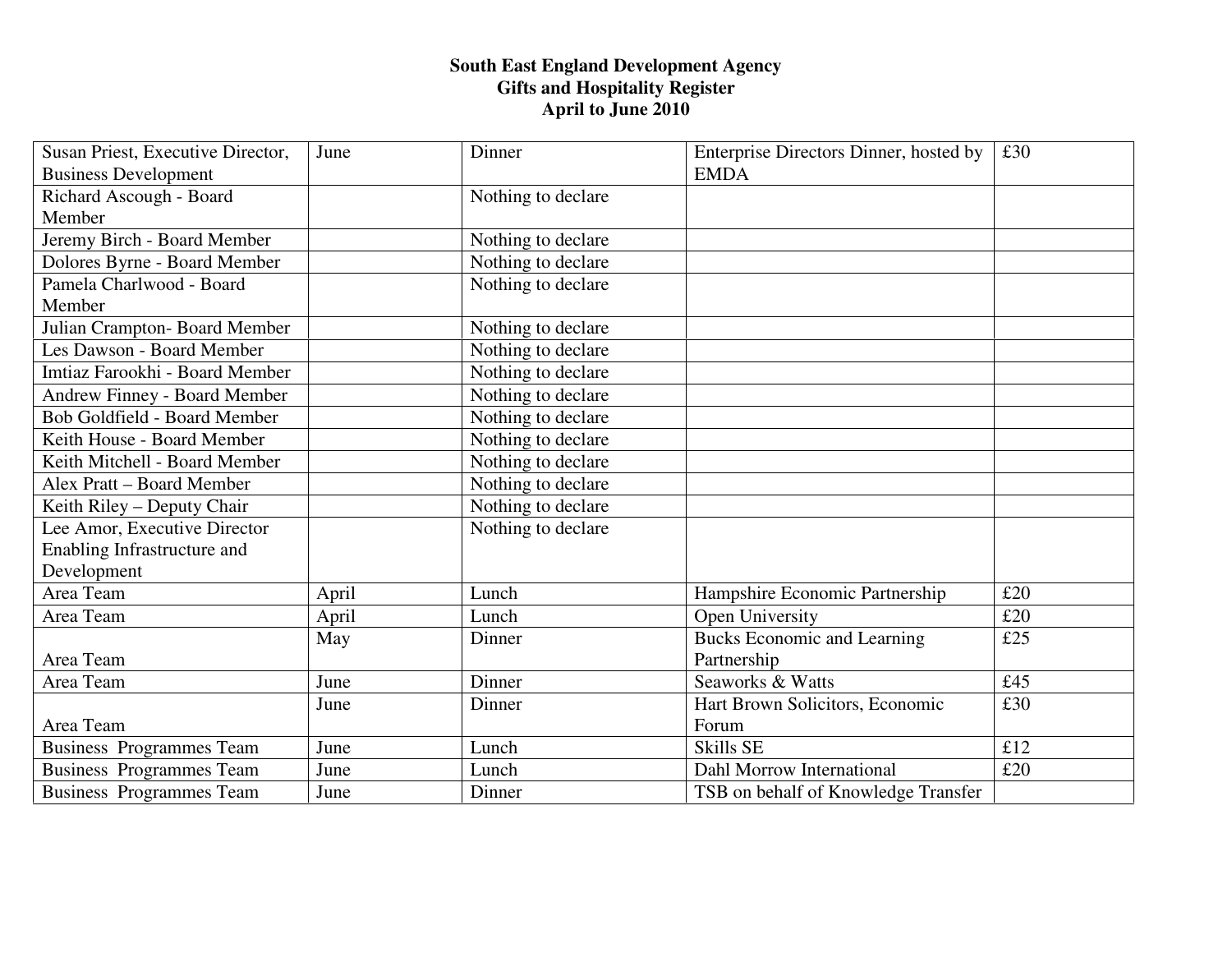|                                       |      |                                | Partnership Programme.                   |                     |
|---------------------------------------|------|--------------------------------|------------------------------------------|---------------------|
| National and European Policy          | May  | Lunch                          | <b>INTERREG IVC, Berlin</b>              | E20                 |
| Team                                  |      |                                |                                          |                     |
| National and European Policy          | May  | <b>Buffet dinner</b>           | <b>NIACE</b>                             | £20                 |
| Team                                  |      |                                |                                          |                     |
| National and European Policy          | May  | Dinner                         | <b>SFA</b>                               | £20                 |
| Team                                  |      |                                |                                          |                     |
| National and European Policy          | June | Drinks and canapes             | Pearson reception for launch of BTEC     | £25                 |
| Team                                  |      |                                | apprenticeship                           |                     |
| National and European Policy          | June | Lunch                          | Fundacion Andaluza de Servicios          | E20                 |
| Team                                  |      |                                | Sociales (FASS) Spain                    |                     |
| National and European Policy          | June | <b>Lunch and Buffet Dinner</b> | Marshal Office of the Małopolska         | €40                 |
| Team                                  |      |                                | Region, Poland                           |                     |
|                                       | June | Bottle champagne               | BMW, E-Mini pioneers day                 | £30 bottle          |
|                                       |      |                                |                                          | donated to          |
| National and European Policy          |      |                                |                                          | <b>SEEDA</b> raffle |
| Team                                  |      |                                |                                          | at staff picnic     |
| Science Innovation and                | June | Lunch                          | Higher Education SE.                     | £10                 |
| <b>Technology Programmes Team</b>     |      |                                |                                          |                     |
| <b>Sector and Cluster Development</b> | June | Dinner                         | Oxford Investment Opportunity            | £40                 |
| Team                                  |      |                                | Network                                  |                     |
|                                       | June | Dinner                         | <b>AIRTO</b> (Association of Independent | £50                 |
| <b>Sector and Cluster Development</b> |      |                                | Research & Technology                    |                     |
| Team                                  |      |                                | Organisations)                           |                     |
| <b>Transition Team</b>                | June | Lunch                          | South of England Show Society            | £35                 |
| <b>EID Operations Teams</b>           |      | Nothing to declare             |                                          |                     |
| <b>Communications Team</b>            |      | Nothing to declare             |                                          |                     |
| Corporate office                      |      | Nothing to declare             |                                          |                     |
| Finance, Programme &                  |      | Nothing to declare             |                                          |                     |
| Knowledge office & IT Team            |      |                                |                                          |                     |